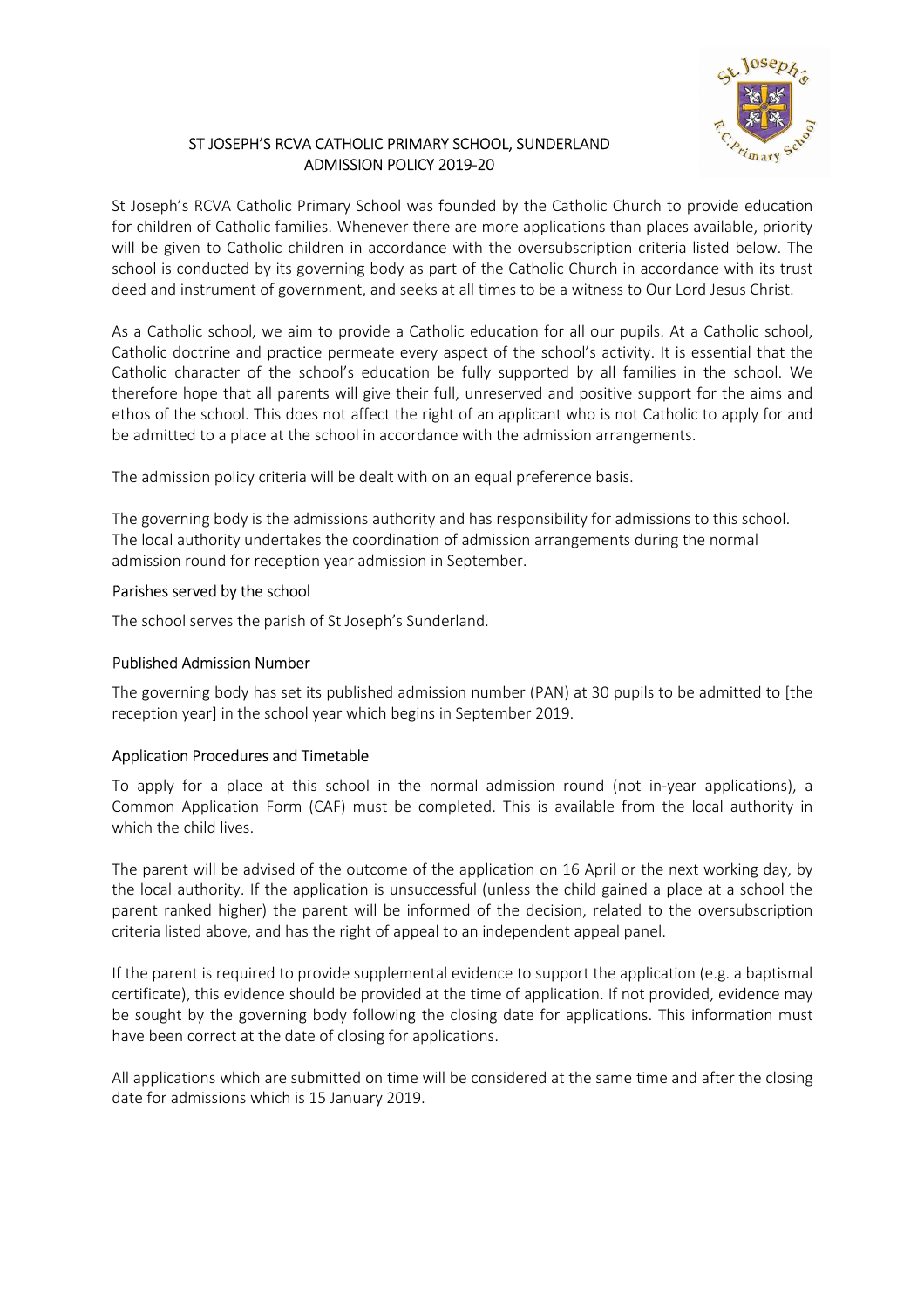## Pupils with an Education, Health and Care Plan or a Statement of Special Educational Needs (see note 1)

The admission of pupils with an Education, Health and Care Plan or a Statement of Educational Needs is dealt with by a completely separate procedure. Children with an Education, Health and Care Plan or a Statement of Special Educational Needs that names the school must be admitted. Where this takes place before the allocation of places under these arrangements this will reduce the number of places available to other children.

## Late Applications

Late applications will be administered in accordance with the home local authority Primary Coordinated Admissions Scheme. Parents are advised to ensure that the application is submitted before the closing date.

## Admission of Children below Compulsory School Age and Deferred Entry

A child is entitled to a full-time place in the September following their fourth birthday. A child's parents may defer the date at which their child, below compulsory school age, is admitted to the school, until later in the school year but not beyond the point at which they reach compulsory school age, or beyond the beginning of the final term of the school year for which an offer was made. A child may take up a part-time place until later in the school year, but not beyond the point at which the child reaches compulsory school age. Upon receipt of the offer of a place a parent should notify the school in writing, as soon as possible, that they wish to either defer their child's entry to the school or take up a part-time place.

## Admission of Children outside their Normal Age Group

A request may be made for a child to be admitted outside of their normal age group, for example, if the child is gifted and talented or has experienced problems such as ill health.

Any such request should be made in writing to the headteacher of the school. The governing body will make its decision about the request based on the circumstances of each case and in the best interests of the child. In addition to taking into account the views of the headteacher who has statutory responsibility for the internal organisation, management and control of the school, the governing body will take into account the views of the parents and of appropriate medical and education professionals.

#### Summer Born Children

The parents of a summer born child, i.e. a child born between 1 April and 31 August, may request that the child be admitted out of their normal age group, to the reception class in the September following their fifth birthday and that that the child will remain in this cohort as they progress through school.

Parents who want to make this request should make an application for their child's normal age group at the usual time. The application to the local authority should include this request and in addition it should be made in writing to the headteacher of the school. The local authority will liaise with the governing body that will make its decision about the request based on the circumstances of each case and in the best interests of the child. In addition to taking into account the views of the headteacher, who has statutory responsibility for the internal organisation, management and control of the school, the governing body will take into account the views of the parents and of appropriate medical and education professionals.

Parents will be informed of the outcome of the request before primary national offer day.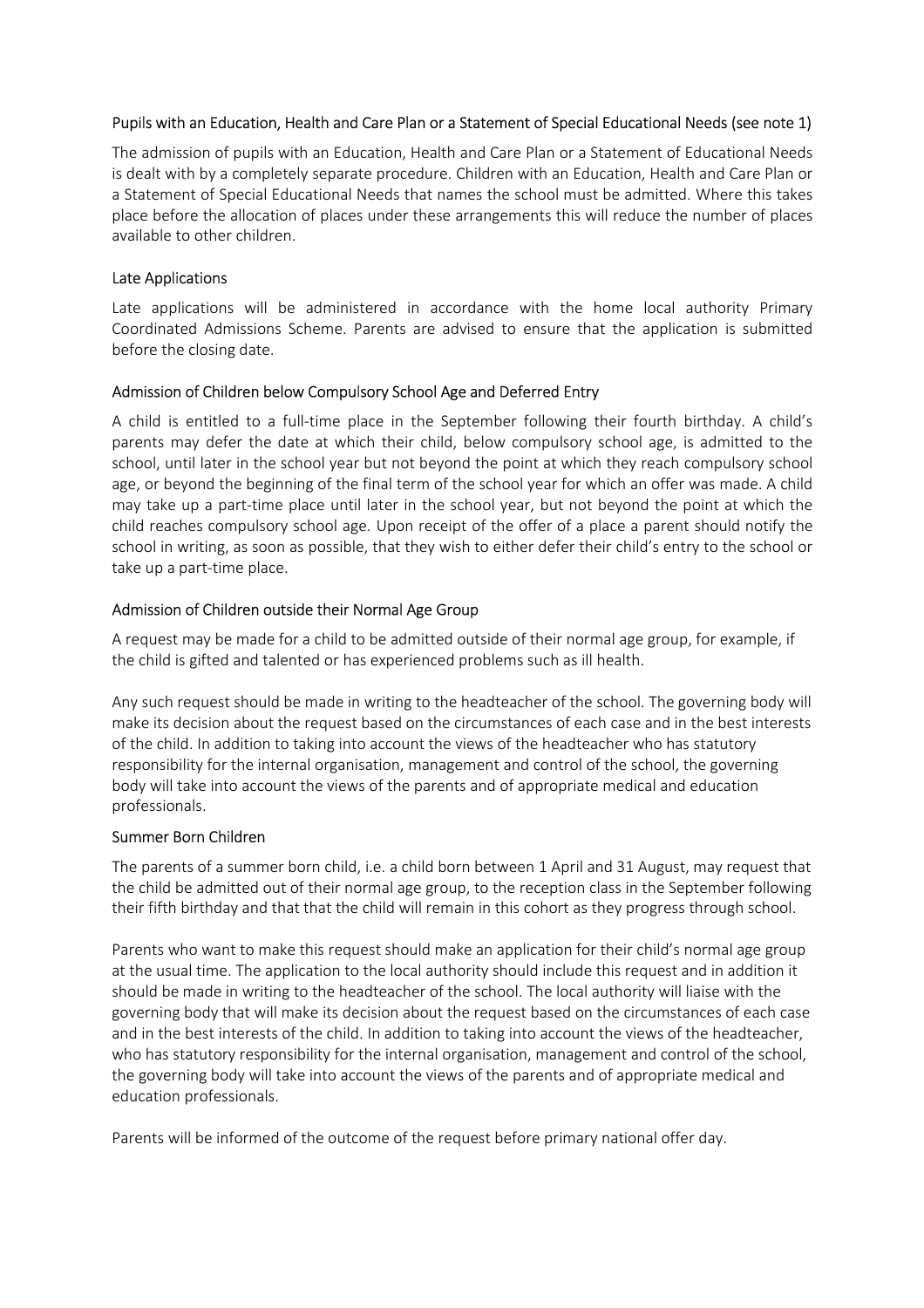If the request is agreed by the governing body, the application for the normal age group may be withdrawn before a place is offered. If the request is refused, the parent must decide whether to accept the offer of a place for the normal age group, or to refuse it and make an in year application for admission to year one for the September following the child's fifth birthday.

Where a parent's request is agreed, they must make a new application as part of the main admissions round the following year.

One admission authority cannot be required to honour a decision made by another admission authority on admission out of the normal age group. Parents, therefore, should consider whether to request admission out of the normal year group at all their preference schools, rather than just their first preference schools.

## Waiting Lists

In addition to their right of appeal, applicants will be offered the opportunity to be placed on a waiting list. This waiting list will be maintained in order of the oversubscription criteria set out below and not in the order in which applications are received or added to the list. Waiting lists for admission will operate throughout the school year. The waiting list will be held open until the last day of the summer term. Inclusion on the school's waiting list does not mean that a place will eventually become available.

## Infant Class Size Regulations

Infant classes may not, by law, contain more than 30 pupils with a single qualified teacher (subject to the provisions in the School Admissions Code for 'excepted children'). Parents do have a right of appeal in accordance with the infant class size regulations if the school is oversubscribed and their child is refused a place.

The governing body will, where logistically possible, admit twins and all siblings from multiple births where one of the children is the last child ranked within the school's PAN.

## In-Year Applications

An application can be made for a place for a child at any time outside the admission round and the child will be admitted where there are available places. Applications should be made to the school by contacting Mr D J Groark at St Joseph's RCVA Primary School. Parents will be advised of the outcome of their application in writing.

Where there are places available but more applications than places, the published oversubscription criteria, as set out above, will be applied.

If there are no places available, a request can be made that the child is added to the waiting list (see above).

The parent has the right of appeal to an independent appeal panel if refused a place.

## Right of Appeal

Where a parent has been notified that a place is not available for a child, every effort will be made by the local authority to help the parent to find a place in a suitable alternative school. Parents who are refused a place have a statutory right of appeal. Further details of the appeals process are available by writing to the chair of governors at the school address.

#### Fair Access Protocol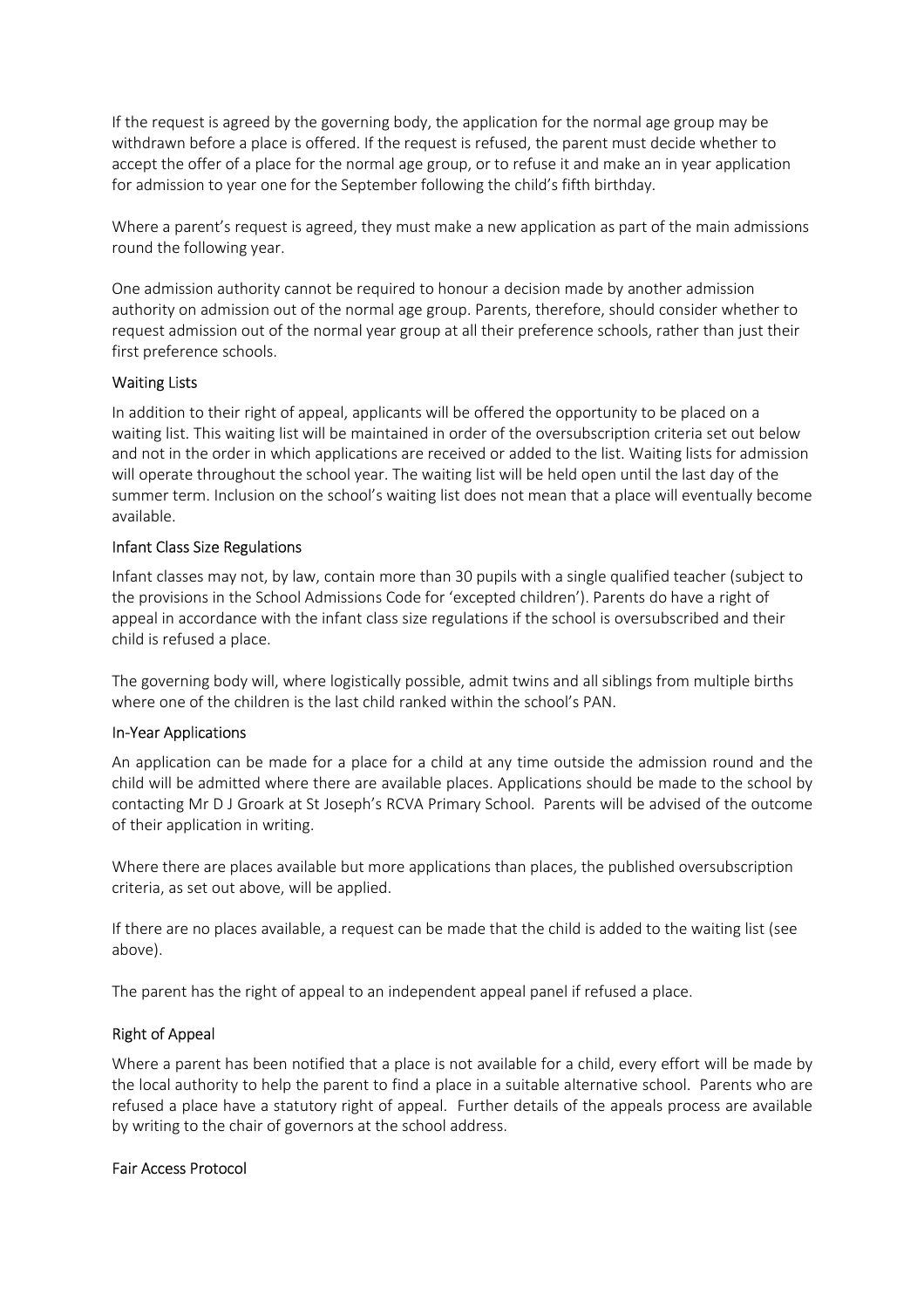The school is committed to taking its fair share of children who are vulnerable and/or hard to place, as set out in locally agreed protocols. Accordingly, outside the normal admission round the governing body is empowered to give absolute priority to a child where admission is requested under any local protocol that has been agreed by both the diocese and the governing body for the current school year. The governing body has this power, even when admitting the child would mean exceeding the published admission number (subject to the infant class size exceptions).

### Nursery

For children attending the school's nursery, application to the reception class of the school must be made in the normal way, to the home local authority. Attendance at the school's nursery does not automatically guarantee that a place will be offered at the school.

## False evidence

The governing body reserves the right to withdraw the offer of a place or, where a child is already attending the school, the place itself, where it is satisfied that the offer or place was obtained by deception.

## Oversubscription Criteria

Where there are more applications for places than the number of places available, places will be offered according to the following order of priority.

*First priority in each category will be given to children who will have an older sibling attending the school in September 2019.* 

- 1. Catholic looked after and previously looked after children. (see notes 2&3)
- 2. Catholic children who are resident in the parish of St Joseph's Sunderland (see note 3)
- 3. Other Catholic children. (see note 3)
- 4. Other looked after and previously looked after children. (see note 2)
- 5. Catechumens and members of an Eastern Christian Church. (see notes 4&5)
- 6. Children of other Christian denominations whose membership is evidenced by a minister or faith leader. (see note 6)
- 7. Children of other faiths whose membership is evidenced by a minister or faith leader. (see note 7)
- 8. Any other children.

#### Tie Breaker

Where there are places available for some, but not all applicants within a particular criterion priority will be given to children living closest to the school determined by the shortest distance. Distance from home to school when measured by the shortest walking route will be the deciding factor. Measurements will be calculated using the Local Authority's Geographical Information System, (GIS.) In the event of distances being the same for two or more children where this would determine the last place to be allocated, random allocation will be carried out in a public place and supervised by a person independent of the school.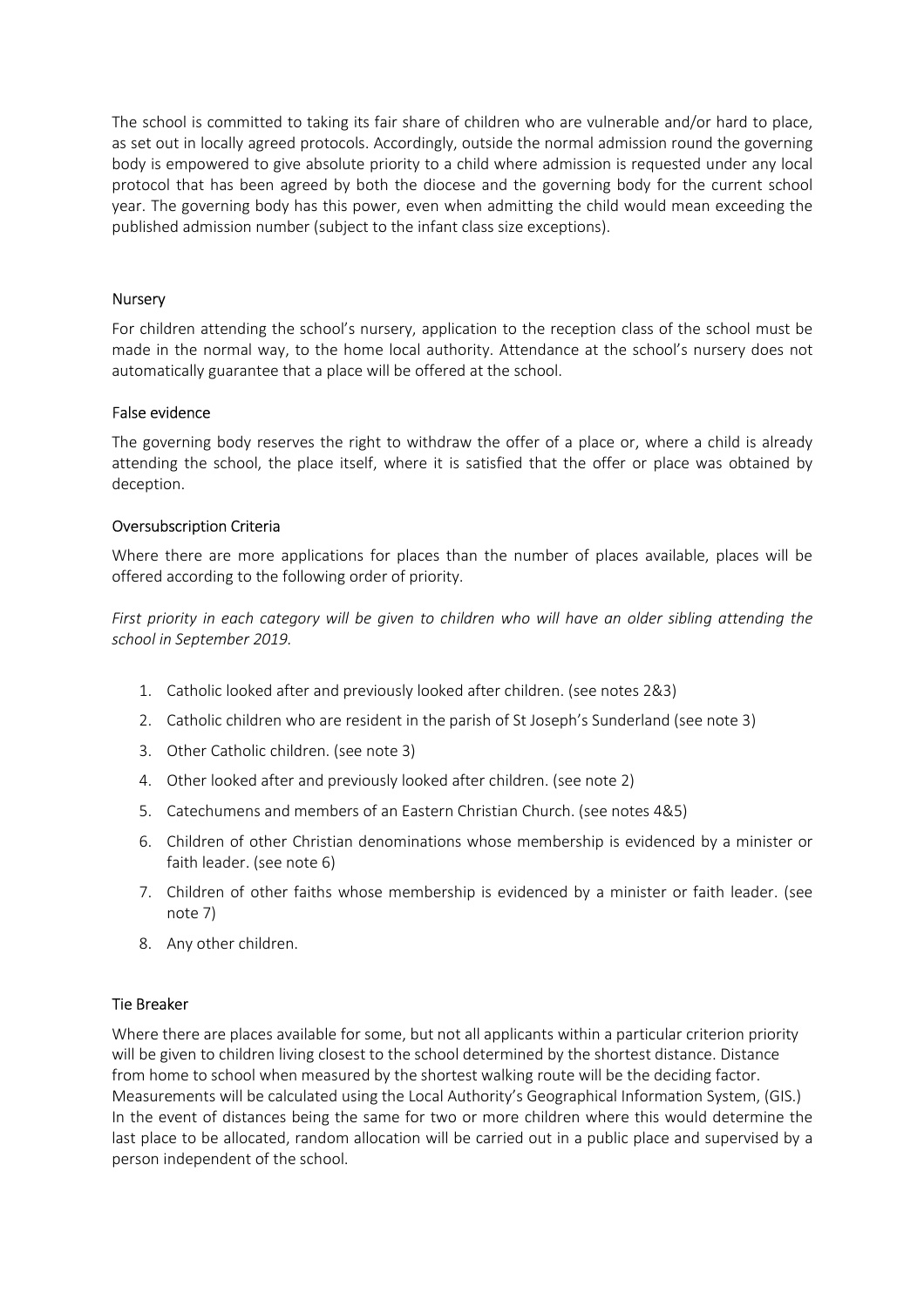## *Notes and definitions*

- 1. A Statement of Special Educational Needs is a statement made by the local authority under section 324 of the Education Act 1996, specifying the special educational provision for a child. An Education, Health and Care Plan is a plan made by the local authority under section 37 of the Children and Families Act 2014, specifying the special educational provision required for a child.
- 2. A looked after child has the same meaning as in section 22(1) of the Children Act 1989, and means any child who is (a) in the care of a local authority or (b) being provided with accommodation by them in the exercise of their social services functions (e.g. children with foster parents) at the time of making application to the school.

A previously looked after child is a child who was looked after, but ceased to be so because he or she was adopted, or became subject to a child arrangements order or special guardianship order.

3. Catholic means a member of a Church in full communion with the See of Rome. This includes the Eastern Catholic Churches. This will normally be evidenced by a certificate of baptism in a Catholic Church or a certificate of reception into the full communion of the Catholic Church. For the purposes of this policy, it includes a looked after child who is part of a Catholic family where a letter from a priest demonstrates that the child would have been baptised or received if it were not for their status as a looked after child (e.g. a looked after child in the process of adoption by a Catholic family).

For a child to be treated as Catholic, evidence of Catholic baptism or reception into the Church will be required. Those who have difficulty obtaining written evidence of baptism should contact their parish priest who, after consulting with the diocese, will decide how the question of baptism is to be resolved and how written evidence is to be produced in accordance with the law of the Church.

- 4. **Catechumen** means a member of the catechumenate of a Catholic Church. For the purposes of admissions this refers to the child on whose behalf the application is being made. This will normally be evidenced by a certificate of reception into the order of catechumens.
- 5. Eastern Christian Church includes Orthodox Churches, and is normally evidenced by a certificate of baptism or reception from the authorities of that Church. Those who have difficulty obtaining written evidence of baptism or reception should contact the Diocese who will decide how the question of baptism or reception is to be resolved and how written evidence is to be produced in accordance with the law of the Church.
- 6. Children of other Christian denominations means children who belong to other churches and ecclesial communities which, acknowledge God's revelation in Christ, confess the Lord Jesus Christ as God and Saviour according to the Scriptures, and, in obedience to God's will and in the power of the Holy Spirit commit themselves: to seek a deepening of their communion with Christ and with one another in the Church, which is his body; and to fulfil their mission to proclaim the Gospel by common witness and service in the world to the glory of the one God, Father, Son and Holy Spirit. An ecclesial community which on principle has no credal statements in its tradition, is included if it manifests faith in Christ as witnessed to in the Scriptures and is committed to working in the spirit of the above.